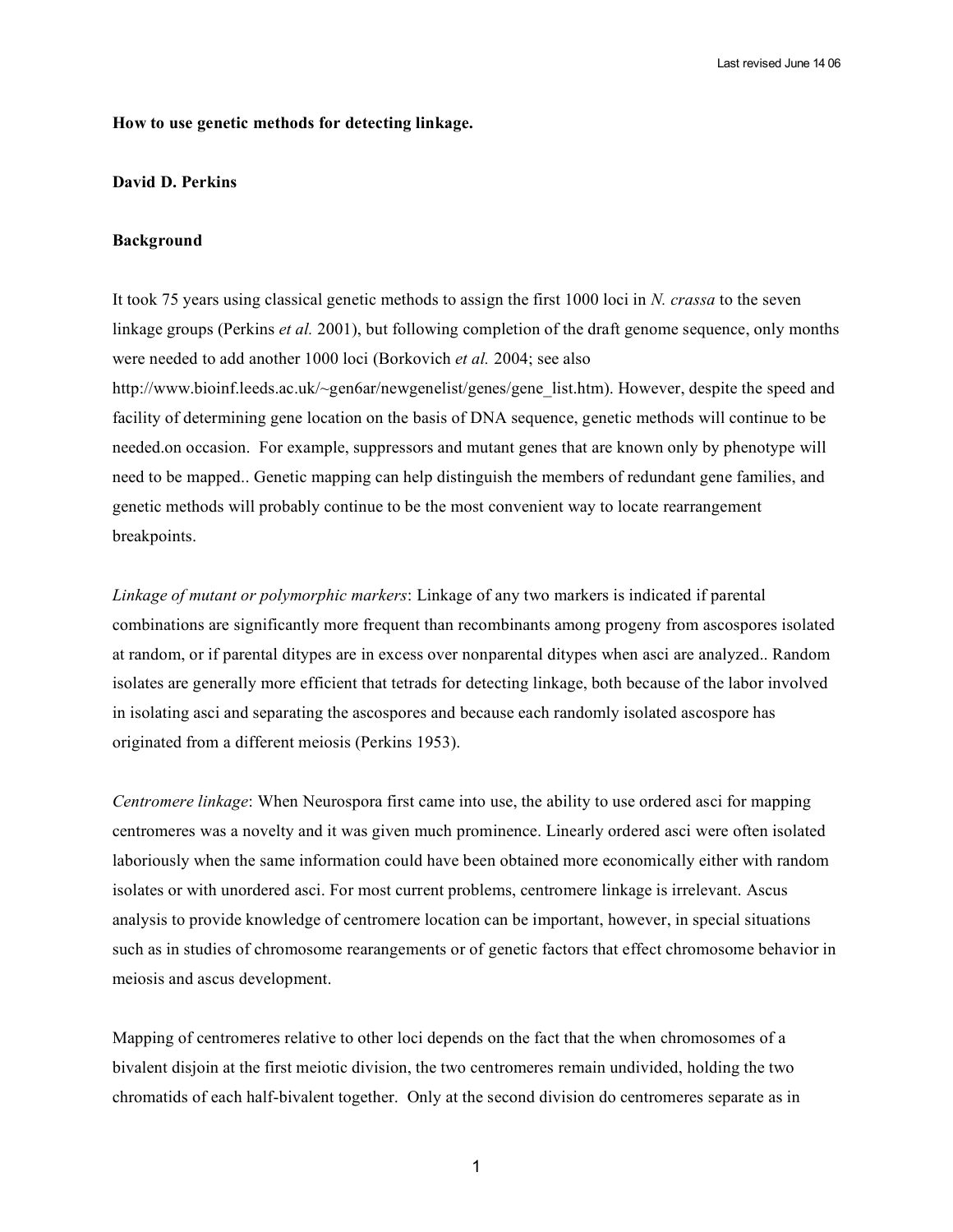Last revised June 14 06

mitosis. Tetrad or half-tetrad analysis is thus essential for centromere mapping. Crossing over occurs at the four-chromatid stage. Marker alleles at a locus proximal to the first chiasma in a chromosome arm will segregate with the parental centromeres at the first division while markers that lie distal to a single chiasma will segregate at the second division. In all eight-spored Neurospora species, ascus development is programmed to deliver products of the first division to opposite halves of the linear ascus, whereas marker alleles that segregated at the second division will both be present in each half of the linear ascus, producing staggered or symmetric arrangements of the two alleles.

Physically unordered asci can be used to map centromeres in any chromosome of the complement if a recognizable marker is present at any one of the seven centromeres. This is because second-division segregation of a marker that is centromere-distal to a single exchange will result in asci that are tetratypes with respect to the centromere marker. When a *Sk-2* or *Sk-3* Spore killer haplotype is present at the centromere of linkage group III, all ascospores in the distal or the proximal half of each linear ascus are inviable and fail to blacken. First- and second-division segregation of a marker can therefore be determined readily by scoring it in the surviving half ascus (Perkins *et al.* (1986). See *How to use Spore killer for distinguishing 1st- and 2nd-division segregation with unordered asci***.**

*Genetic evidence that markers are located in nonhomologous chromosomes*: When random progeny from two segregating markers show *parental*:*recombinant* ratios indistinguishable from !:1, the loci are known to be either in different chromosomes or very far distant from one another in the same chromosome. These alternatives can often be distinguished if tetrads are analyzed, because only a fraction of multiple crossover meioses result in nonparental ditype (NPD) asci. whereas tetratype (T) asci are produced not only by single crossover meioses but also by many of the multiples. Two genes are unlikely to be in the same linkage group if the NPD:T ratio is significantly greater than 1:4, which is the maximum expected for genes far apart in the same chromosome If genes are in nonhomologous chromosomes, there is no upper limit to the NPD:T ratio. For rational, see Barratt *et al.* (1954).

*Genetic mapping of sequenced fragments*: Any sequenced gene or DNA fragment can be mapped genetically by RFLP, using hybridization with a heavily marked set of meiotic progeny from a reference cross as a basis for comparison. (See Nelson and Perkins 2000. See *How to use RFLP for mapping cloned genes*.)

#### **Procedures**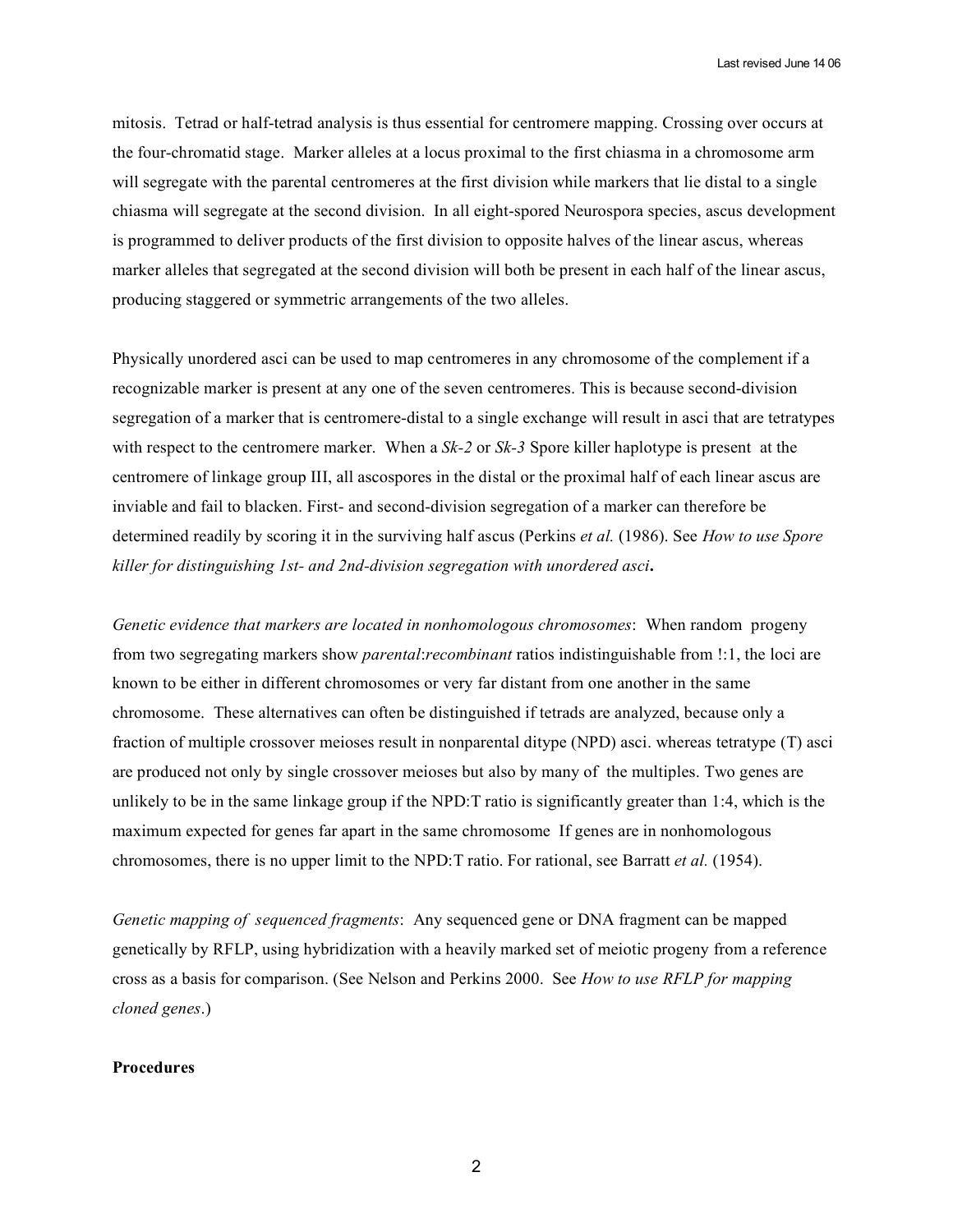*Increasing the efficiency of random isolates by using multiply marked testers*: Rather that testing an unknown by crossing it to markers in the seven linkage groups one or two at a time, it is more efficient to use multiply marked strains. Testers have been developed that incorporate markers tagging all seven linkage groups. Linkage group assignment of an unmapped marker is most economically accomplished using *alcoy; csp-2* testers, which contain four readily scored visible markers, three of which tag unlinked reciprocal translocations. Each of the translocation-linked markers enables detection of linkage to one or another of the two translocation chromosomes (Perkins 1991). Follow-up testers are available for determining which of the two linkage groups is involved. The four visible *alcoy* markers do not affect viability and are readily scored without transfer to test media. When an unmapped gene is crossed by *alcoy; csp-2* and 100 ascospores are isolated, about two thirds of new mutants show linkage to one or another of the *alcoy* markers. For details, see *How to use alcoy for linkage group assignment*.

Normal sequence strains with centromere linked markers in all seven linkage groups are also available (Perkins 1990). These *multicent* strains have been especially useful for identifying the chromosomes involved in translocations. Scoring is more laborious than with *alcoy; csp-2*, however, and marker allele ratios are not as good. For details, see *How to use multicent linkage testers*.

# *Linkage between mutant or polymorphic markers*

- *Random isolates*: Linkage is indicated by a significant excess of *Parental* over *Recombinant* progeny. Figures 1 and 2 are convenient tally sheets for recording numbers of random ascospore isolates from 2-point and 3-point crosses It is wise to control against differences in viability or ripening speed by scoring complementary classes of both parental and recombinant progeny..
- *Asci*: Linkage is indicated by an excess of *Parental ditype* over *Nonparental ditype* asci. Ordered asci also provide information on centromere linkage, but this is often irrelevant or of peripheral interest when linkage between genes is being assayed in two-point or multipoint crosses. Random isolates (or unordered asci) will generally be preferred over ordered asci for evaluating linkage between phenotypically distinguishable markers. This is because they provide the required *Parental:Recombinant* (or *PD:NPD*) information with minimal effort.

# *Mapping rearrangement breakpoints*

• *Random isolates*: Scoring of isolates as *Rearrangement*, *Normal sequence*, or *Barren* is accomplished by fertilizing normal-sequence *fluffy* testers in plates or small slants and scoring as described in *How to recognize and diagnose chromosome rearrangements*. See also *How to*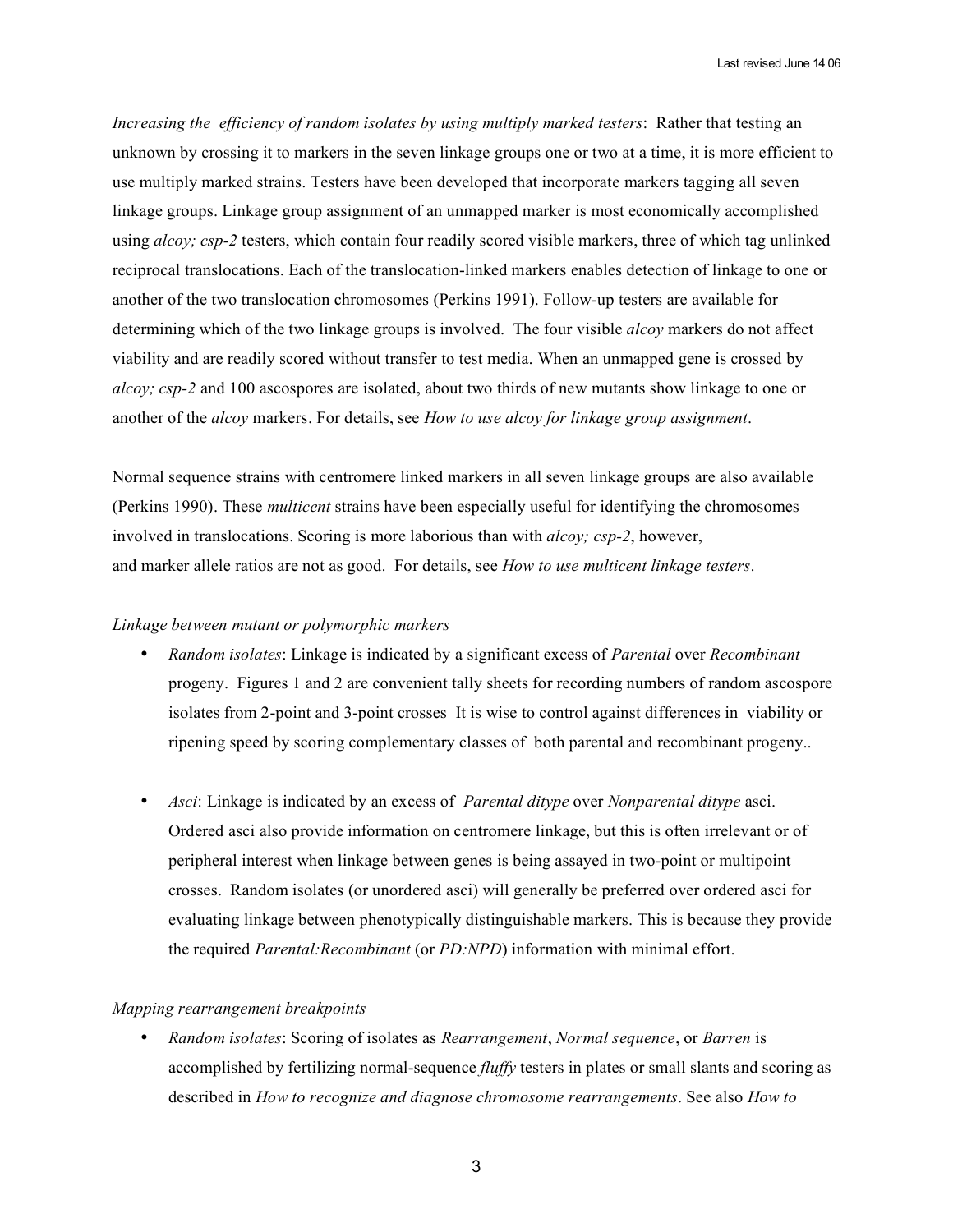Last revised June 14 06

*isolate ejected ascospores at random*. If ascus patterns indicate a putative translocation (see Perkins 1974), the easiest first option in identifying the linkage group groups of a putative rearrangement is to cross the strain by *alcoy; csp-2* on the chance that linkage will be detected between two *alcoy* markers. If no *alcoy* markers are linked and if ascus patterns in *Rearrangement* × *Normal* indicate that the breakpoints are centromere-linked, the rearrangement is then crossed by a normal-sequence multiply marked *multicent* tester (Perkins 1990. See *How to use multiply marked multicent strains for mapping genes and translocation breakpoints.* If two *multicent* markers show linkage, proximity of breakpoints to markers can then be determined by using ascospore abortion to score for presence of the rearrangement in progeny recombinant for the two linked markers.

• *Asci*: See *How to obtain asci as unordered groups of ascospores ejected from the perithecium*. See *How to isolate ascospores in order from the ascus*.

*Ascertaining deviations from a 1:1 ratio*: Table 1, taken from Perkins (1994), can be used for determining linkage, either with *Parental*:*Recombinant* random isolates or with *Parental ditype*:*Nonparental ditype* tetrads.

### **References**

Barratt, R. W., D. Newmeyer, D. D. Perkins, and L.Garnjobst. 1954. Map construction in *Neurospora crassa*. Advan. Genet. 6: 1-93.

Mosteller, F., and J. W. Tukey. 1949. The uses and usefulness of binomial probability paper. J. Am. Stat. Assoc. 44: 174-212.

Nelson, M. A., and D. D. Perkins. 2000. Restriction polymorphism maps of *Neurospora crassa*: 2000 update. Fungal Genet. Newslett. 47: 25-39.

Perkins, D. D. 1953. The detection of linkage in tetrad analysis. Genetics 38: 187-197.

Perkins, D. D. 1974. The manifestation of chromosome rearrangements in unordered asci of Neurospora. Genetics 77: 459-489.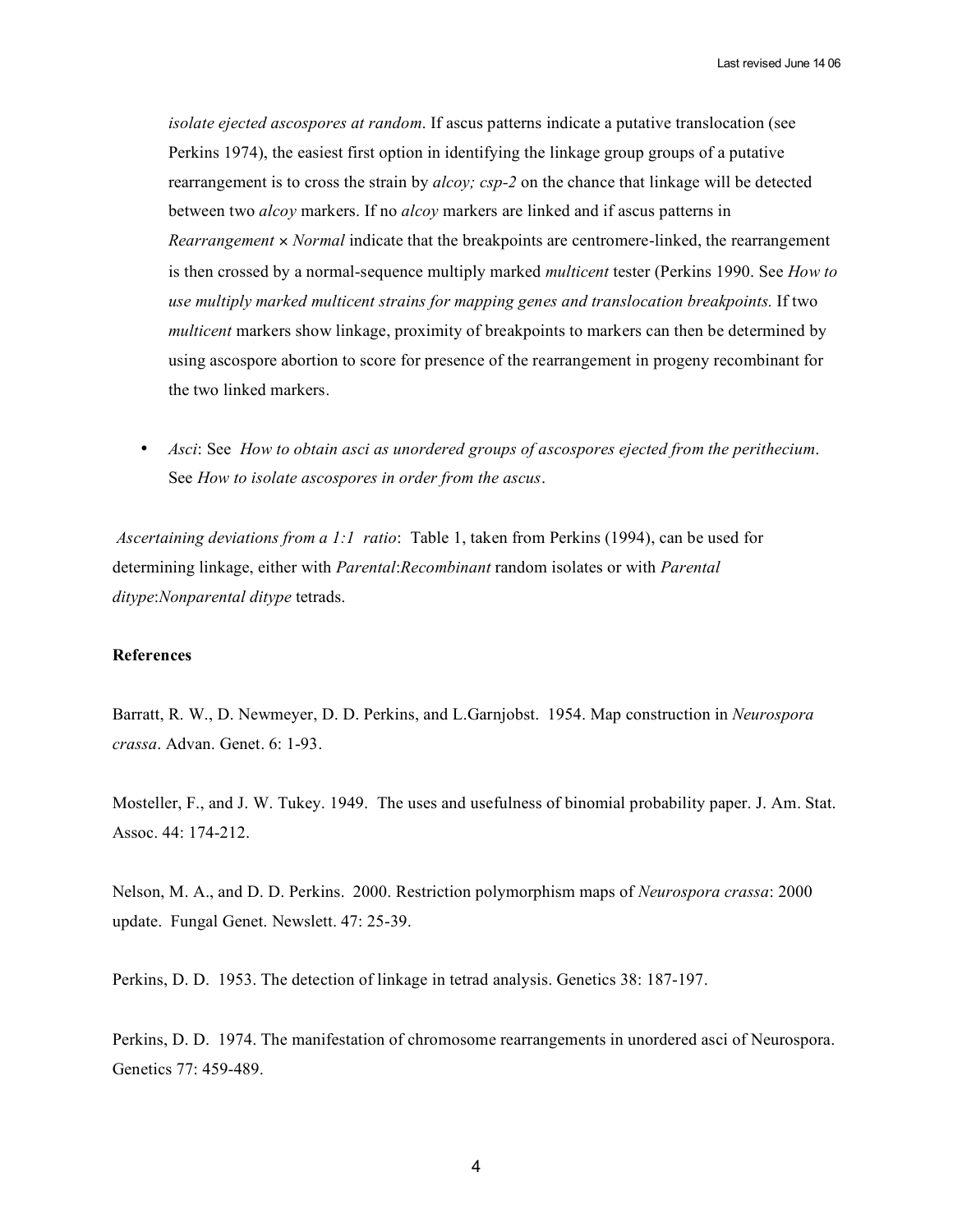Perkins, D. D. 1990. New *multicent* linkage testers for centromere-linked genes and rearrangements in Neurospora. Fungal Genet. Newslett. 37: 31-32.

Perkins, D. D. 1994. Deviations from 1:1 and numbers of progeny necessary for establishing linkage. Fungal Genet. Newslett. 41: 69-70.

Perkins, D. D. 1991. Neurospora *alcoy* linkage tester stocks with group VII marked, and their use for mapping translocations. Fungal Genet. Newslett. 38: 83.

Perkins, D. D., N. B. Raju, V. C. Pollard, J. L. Campbell, and A. M. Richman. 1986. Use of Neurospora *Spore killer* strains to obtain centromere linkage data without dissecting asci. Can. J. Genet. Cytol. 28: 971-981.

Perkins, D. D., A. Radford, and M. S. Sachs. 2001. *The Neurospora Compendium: Chromosomal Loci.* Academic Press. (*alcoy*: Fig.9, p.24; RFLP mapping: Appendix 3, pp. 231-239)

Warwick, B. L. 1932. Probability tables for Mendelian ratios with small numbers. Texas Agr. Exper. Sta. Bull. 463:1-28.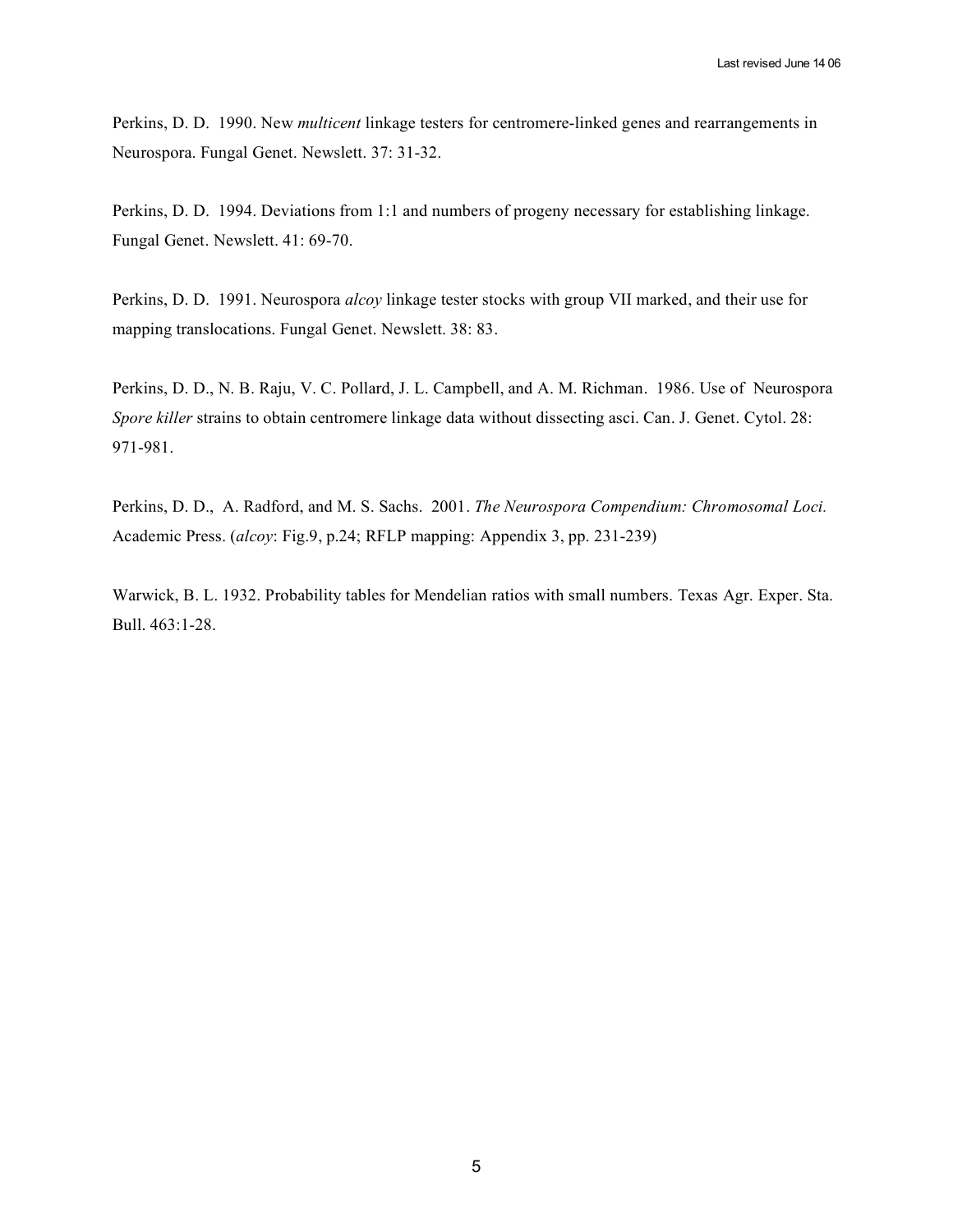2-POINT DATA

| Parents:         |                                                                                                                                                                                                                                                                                                                                                                                                                                |  |  |  |  |  |  |
|------------------|--------------------------------------------------------------------------------------------------------------------------------------------------------------------------------------------------------------------------------------------------------------------------------------------------------------------------------------------------------------------------------------------------------------------------------|--|--|--|--|--|--|
|                  | $\label{eq:2} \frac{d}{dt} \left( \frac{d}{dt} \right) = \frac{1}{2\pi} \sum_{i=1}^n \frac{d}{dt} \left( \frac{d}{dt} \right) \left( \frac{d}{dt} \right) = \frac{1}{2\pi} \sum_{i=1}^n \frac{d}{dt} \left( \frac{d}{dt} \right) \left( \frac{d}{dt} \right) = \frac{1}{2\pi} \sum_{i=1}^n \frac{d}{dt} \left( \frac{d}{dt} \right) = \frac{1}{2\pi} \sum_{i=1}^n \frac{d}{dt} \left( \frac{d}{dt} \right) = \frac{1}{2\pi} \$ |  |  |  |  |  |  |
|                  | <b>NUMBERS</b><br>TYPES                                                                                                                                                                                                                                                                                                                                                                                                        |  |  |  |  |  |  |
|                  |                                                                                                                                                                                                                                                                                                                                                                                                                                |  |  |  |  |  |  |
| Farental         |                                                                                                                                                                                                                                                                                                                                                                                                                                |  |  |  |  |  |  |
| Recombi-<br>nant |                                                                                                                                                                                                                                                                                                                                                                                                                                |  |  |  |  |  |  |
|                  | Total                                                                                                                                                                                                                                                                                                                                                                                                                          |  |  |  |  |  |  |
| Not Germinated   |                                                                                                                                                                                                                                                                                                                                                                                                                                |  |  |  |  |  |  |
|                  | Total Isolated                                                                                                                                                                                                                                                                                                                                                                                                                 |  |  |  |  |  |  |
|                  | \$)<br>(Germination                                                                                                                                                                                                                                                                                                                                                                                                            |  |  |  |  |  |  |

 $\hat{\boldsymbol{\cdot}$ 

| Linkage Gp.<br>v.                            |  |  |  |  |  |  |
|----------------------------------------------|--|--|--|--|--|--|
| Cross No.                                    |  |  |  |  |  |  |
| $\mathbf{v} \sim \mathbf{v}$<br>Date Crossed |  |  |  |  |  |  |
| Date Isolated                                |  |  |  |  |  |  |

 $\overline{\phantom{a}}$ 

 $\hat{\mathcal{A}}$ 

# RECOMBINATION

| Number/Total | Per cent |  |
|--------------|----------|--|
|              |          |  |

# ALLELE RATIOS

Locus  $No. + No. -$ 

 $\bar{\gamma}$ 

 $\overline{\phantom{0}}$ 

 $\overline{\phantom{a}}$ 

Figure 1

 $\mathcal{A}$ 

 $\ddot{\phantom{0}}$ 

 $\hat{\mathcal{A}}$ 

How to use genetic methods for detecting linkage.